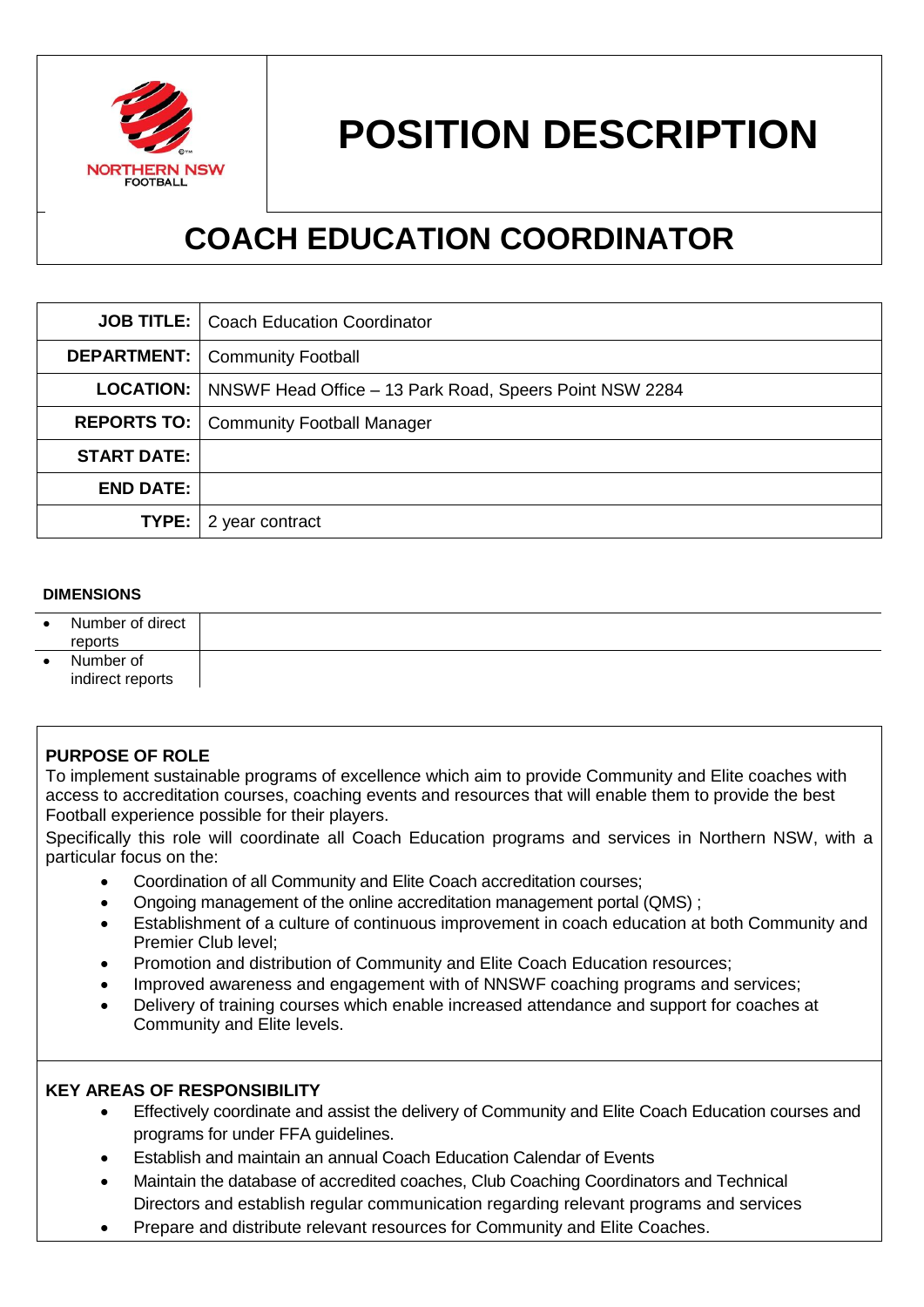- Coordinate and assist in the delivery of Community and Elite Coach Education seminars and other related education opportunities.
- Identify new and upskill current Coaching Education presenters.
- Communicate with accredited coaches about opportunities specific to their coaching situation and/or coaching needs (e.g. accreditation about to lapse)
- Provide assistance to course instructors and other staff when required.
- Provide assistance with specific Community or Elite Football initiatives including local promotional activities for Coaching and Community Programs
- Establish and maintain relationships with key stakeholders in relation to Coach Education opportunities (e.g. Universities, High Schools, TAFE)
- Manage OH&S and other risk-management situations at courses Community and Elite Coach Education Courses and events.
- Implement effective and regular communication relating to Community and Elite Coach Education programs and services

# **KEY OUTCOMES**

- # of Coaches earning a Grassroots Certificate
- # of Coaches attaining a Community Coach Accreditation Courses
- # of Elite Coaches accredited with FFA C and B licenses
- # of Coach Education Seminars implemented throughout NNSW
- # of Registered Coaches who have an active Coaching Accreditation
- # of Coaches with lapsed accreditation that re-accredit or upgrade
- % of Community teams who have an appropriately accredited Coach
- % of Community Clubs with a registered Community Coaching Coordinator
- # of Coaches that engage with NNSWF Coach Education Resources
- Establishment of an annual Coach Education Calendar

## **KNOWLEDGE, BEHAVIOUR & SKILLS REQUIRED**

- Excellent communication skills, particularly written and presentation
- Minimum FFA 'C' License Desirable
- Relevant Degree or tertiary qualification in coach education or sports development related field (e.g. Education, Sports Science or Coaching) - Desirable
- FFA Community Coach Education Presenter / Assessor accreditation Desirable
- Sound knowledge of the FFA Community Coach Education Pathway
- Sound knowledge of the FFA Elite Coach Education Pathway
- High level computer skills including Microsoft Office and website management.
- Current NSW Working With Children Check
- Knowledge of the structure of Football within Northern NSW

## **MAJOR INTERACTIONS**

- Northern NSW Community Football Manager
- Northern NSW Technical Director
- National Community Coach Education Manager
- National Elite Coach Education Manager
- Northern NSW Zones, Clubs and Coaches

# **UNIQUE CRITERIA**

- Weekends
- After hours